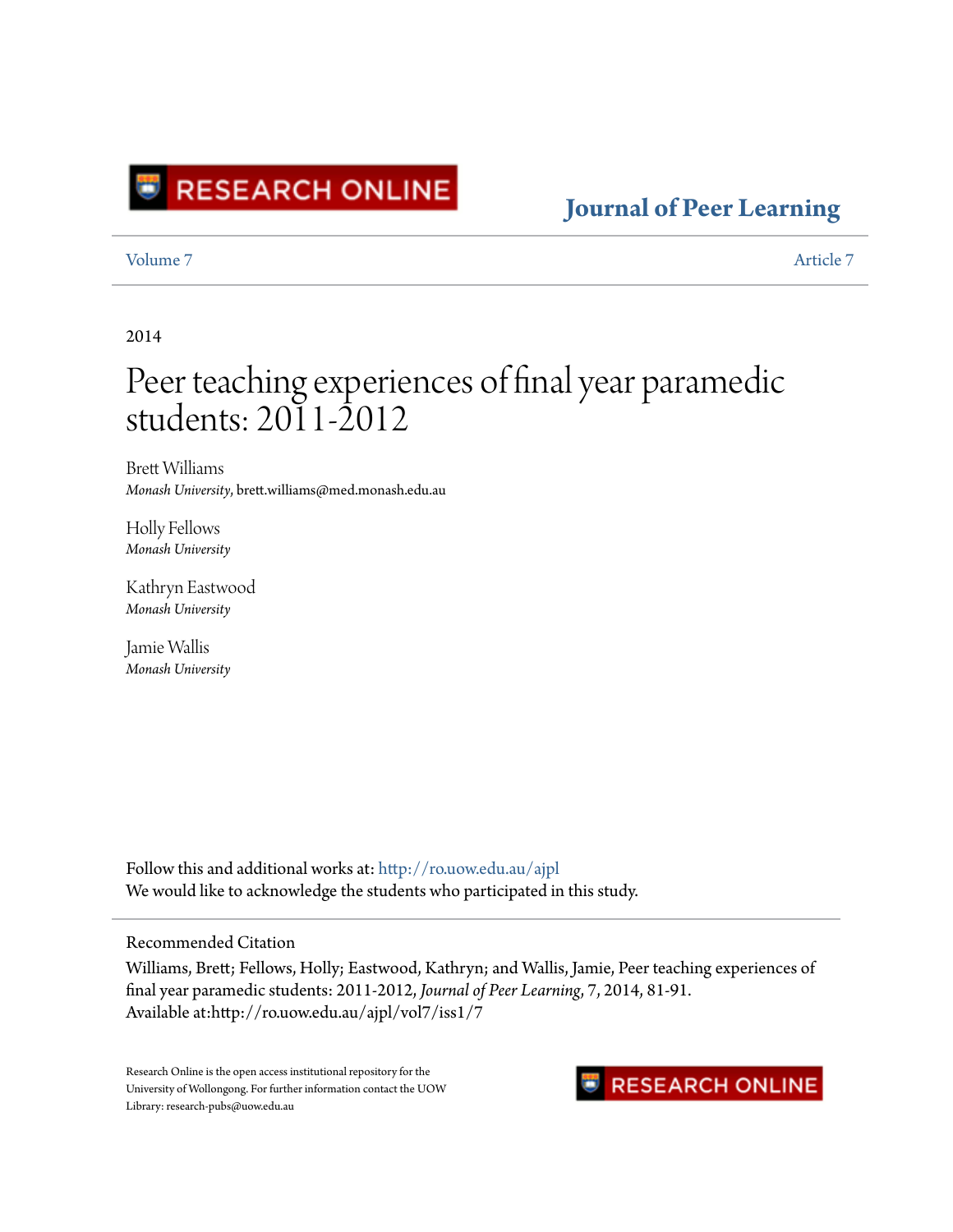## Peer teaching experiences of final year paramedic students: 2011-2012

#### **Cover Page Footnote**

We would like to acknowledge the students who participated in this study.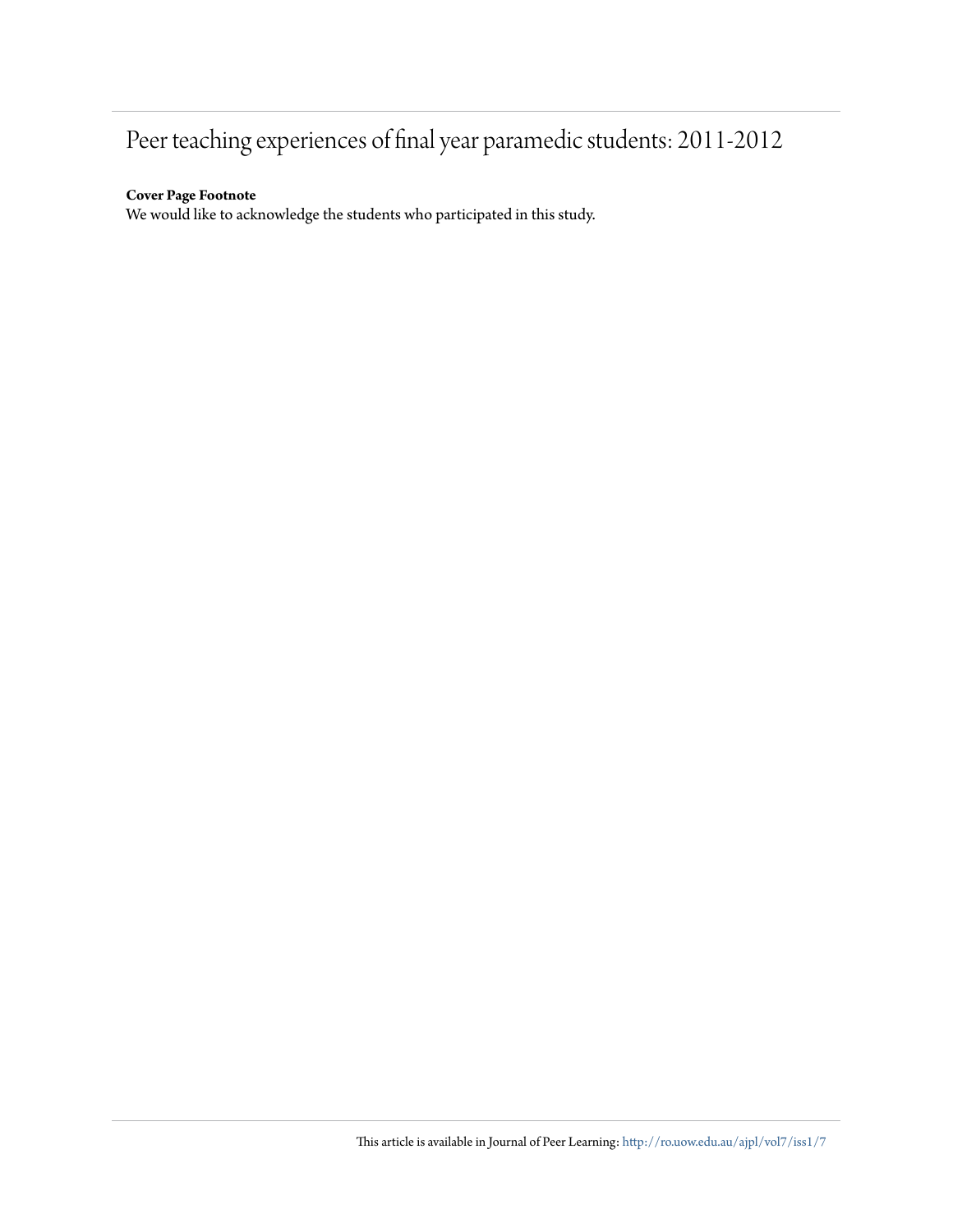## Peer teaching experiences of final year paramedic students: 2011–2012

Brett Williams, Holly Fellows, Kathryn Eastwood, and Jaime Wallis

#### ABSTRACT

Peer assisted learning (PAL) is one method of teaching which involves peers, or people from similar social groups, in reciprocal learning where one peer educates another and in return learns through the teaching experience. There have been many reported benefits of PAL programs. PAL has a long history of use in healthcare education; however, for paramedic education there is a paucity of literature. A pilot PAL project was undertaken in the Bachelor of Emergency Health (BEH) course at Monash University in Melbourne, Australia. This study had two aims: i) to evaluate the effectiveness of the pilot PAL program, and ii) to compare academic grades between peer teachers and those not involved in the PAL program over 2011–2012. Forty-one students volunteered, with 23 students in 2011 and 18 in 2012. At the completion of their peer teaching, all students were asked to complete the 14-item Peer Teaching Experience Questionnaire (PTEQ).

Of the 41 students, 63.4% were female, 73.2% were under 25, 82.9% had been taught by peers previously, 31.7% had taught peers previously, and 51.2% had undertaken previous tertiary studies. Students strongly agreed teaching and leadership were important to the paramedic role. Students also strongly agreed that their peer teaching experience was personally rewarding, increased their knowledge and skills, and would be of direct benefit to them as a graduate paramedic. Moreover, students who participated in the PAL project as peer teachers obtained higher clinical marks on their final clinical examination than their non-PAL counterparts (2011 76.5% vs. 71.0%,  $p < .001$ , and 2012, 75.2% vs. 72.7%,  $p < .001$ ). This study suggests PAL programs have a great potential to provide a wide range of benefits in paramedic courses. As this was a pilot program, there were many limitations and caution should be used in making any generalisations. However, the overwhelmingly positive response from the students strongly suggests PAL programs should continue to be implemented in paramedic education.

#### INTRODUCTION

Throughout history, teaching and learning have been central to the progression of society (Tokuhama-Espinosa, 2011). The concept of peer teaching can be traced back as far as the Ancient Greeks and was first described in the English Lancastrian system in 1806 before being introduced in the United States as peer tutoring programs (Iwasiw & Goldenberg, 1993; Topping, 1996). More recently, Peer Assisted Learning (PAL) programs have diversified in both use and setting (Iwasiw & Goldenberg, 1993; Secomb, 2008). Many definitions have been put forward for PAL programs (often used interchangeably with terms such as Supplemental Instruction and Peer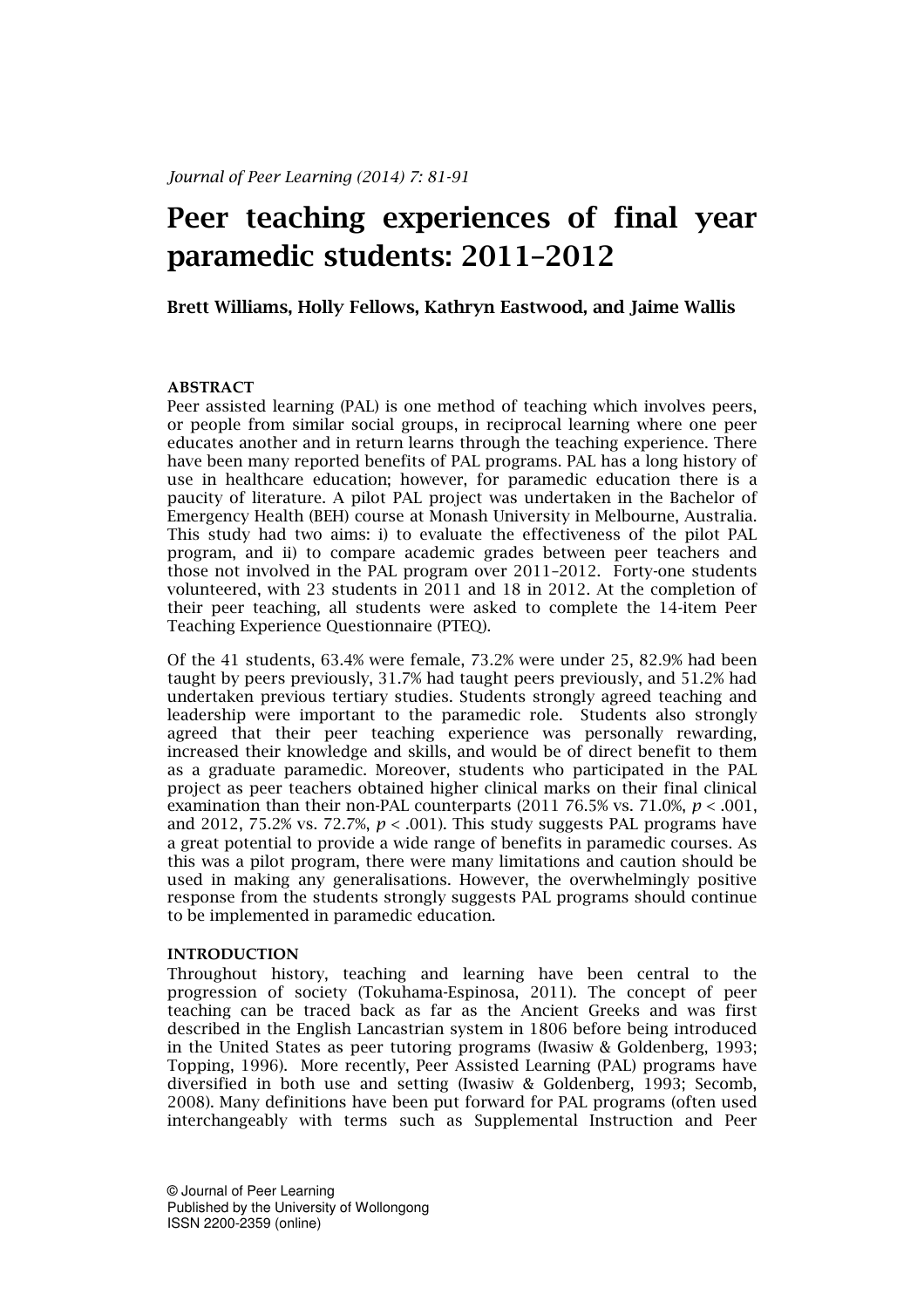Assisted Study Sessions); however, all contain three important elements. First, peers are people from similar social groups who learn from and teach each other. Second, the peers providing help are not professional teachers or "experts." Third, both parties benefit from participation, with some being assisted with their learning and some learning by teaching (Boud, 2001; Boud, Cohen, & Sampson, 1999; Henning, Weidner, & Marty, 2008; Topping & Ehly, 1998). Under such definitions, PAL is an umbrella term encompassing a variety of strategies where success and benefits are based on the theoretical idea that social interaction, collaboration, and co-operation are an essential part of learning and teaching (Henning et al., 2008; Secomb, 2008). This paper gives both a qualitative and quantitative analysis of the experience of final year paramedic students in piloting a PAL program over two years.

Much of the research regarding PAL programs investigates the validity of the claim that PAL provides benefits to all students participating. Diverse literature supports the notion of PAL promoting teaching skills (Beard, O'Sullivan, Palmer, Qiu, & Kim, 2012; Ross & Cameron, 2007; Secomb, 2008); improving professional skills, such as communication, time management, responsibility, and self-confidence (Beard et al., 2012; Loke & Chow, 2007; Nestel & Kidd, 2005; Secomb, 2008); and increasing the knowledge base of peer teachers (Best, Hajzler, Ivanov, & Limon, 2008; Henning et al., 2008; Topping, 1996). For students being taught by their peers, the reported benefits are seen through a greater openness in classes, with increased access, involvement, interest in learning, and confidence in participating (Hammond, Bithell, Jones, & Bidgood, 2010; Secomb, 2008; Topping, 1996). Despite the absence of expertise from the peer teacher, several studies have also reported improved cognitive and psychomotor abilities compared to non-peer led programs (Iwasiw & Goldenberg, 1993; Ross & Cameron, 2007; Secomb, 2008). Nonetheless, lack of expertise is the greatest cause of concern for PAL programs in terms of the quality of student learning (Henning et al., 2008; ten Cate, van de Vorst, & van den Broek, 2012; Topping, 1996). Other issues include high levels of time and resources required to implement PAL programs (Topping, 1996) and students reporting incompatibility with peer teachers (Secomb, 2008).

PAL has a long history of use in a wide variety of contexts with peer tutoring being reported in some secondary and elementary schools, including classes for children with learning disabilities or mental and physical disabilities (Iwasiw & Goldenberg, 1993; Loke & Chow, 2007). PAL programs are also increasingly popular in tertiary education with research on programs across an extensive range of subjects, including education, physics, mathematics, and healthcare (Hammond et al., 2010; Loke & Chow, 2007). There is a long history of PAL programs in healthcare degrees with authors describing its use in the 1970s and 1980s (McKenna & French, 2011). Whilst much of the research has focussed on medicine, PAL programs have also been developed for most areas of healthcare, including nursing, dentistry, physiotherapy, occupational therapy, osteopathy, psychology, and health sciences (Ross & Cameron, 2007). PAL programs are most frequently implemented in the clinical education component of healthcare courses where students are expected not only to acquire clinical skills but also develop non-clinical skills, such as problem-solving, clinical reasoning, critical thinking, professional responsibility, teamwork, and the ability to be independent but collaborative practitioners (Henning et al., 2008; Iwasiw & Goldenberg, 1993; Ross &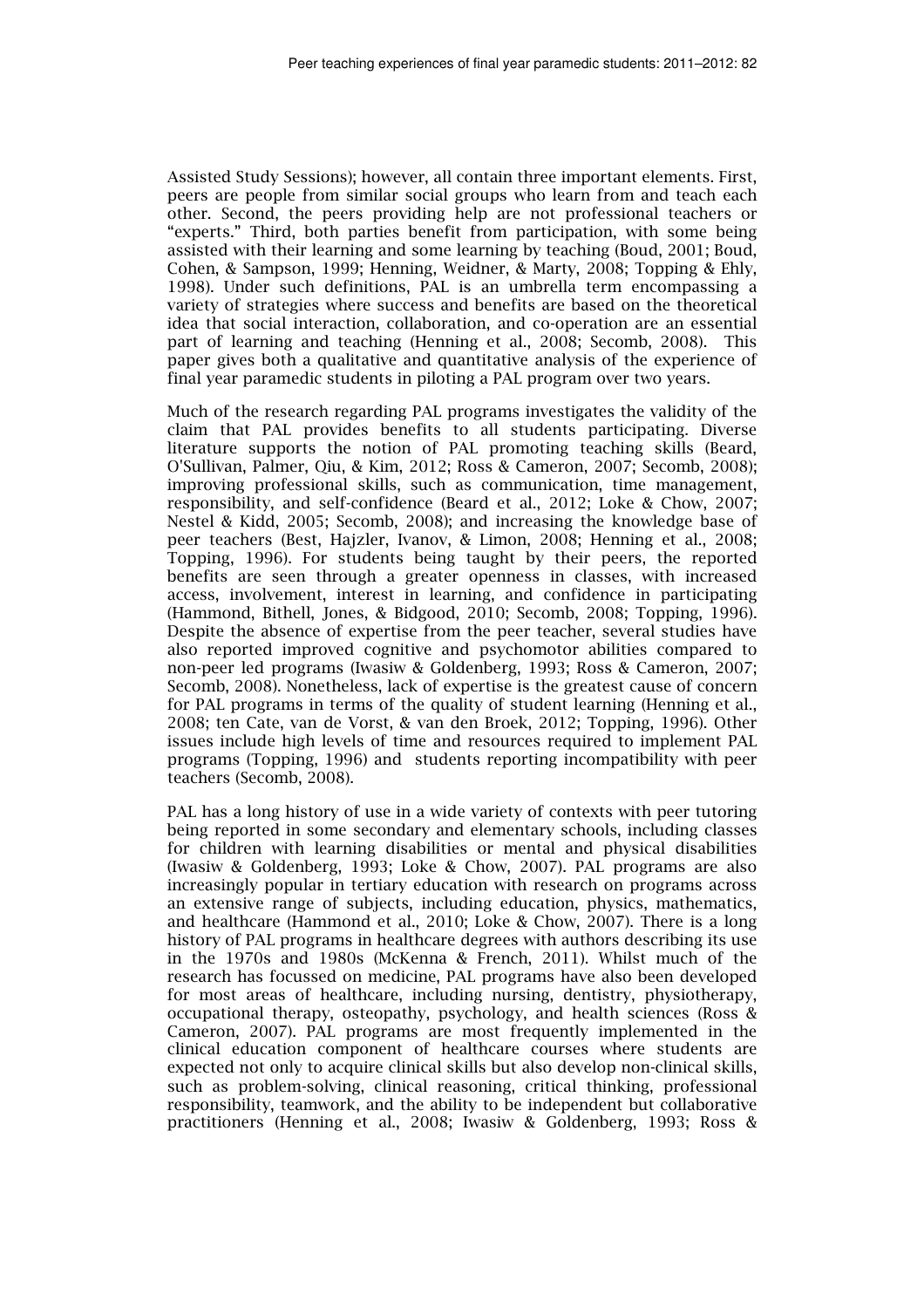Cameron, 2007). Such skills are also essential for paramedics, who often work in dynamic, high-pressure settings. Despite the obvious parallels in skills, the only study on PAL programs in paramedic degrees is a small qualitative study on a pilot program run at Victoria University (VU), Melbourne, Australia in 2007 reporting improved learning and student satisfaction and increased interest and self-confidence amongst the peers (Best et al., 2008).

PAL programs are well established in healthcare degrees with a wellestablished history of success. For paramedics, a field of healthcare only recently transitioned to a university model of teaching, PAL offers the opportunity to implement a program incorporating key employability skills into the paramedic course, such as leadership and critical thinking skills, while also adding to the PAL body of knowledge.

The aims of this study were: i) to evaluate the effectiveness of the pilot PAL program, and ii) to compare academic grades between peer teachers and those not involved in the PAL program over a two-year period (2011-2012).

#### **METHOD**

#### Design

A cross-sectional study using a short paper-based self-reporting questionnaire was administered to final year peer teachers during October 2011 and 2012.

#### Participants

Students in their final year of the Bachelor of Emergency Health (BEH) at Monash University were asked to volunteer as peer teachers in tutorials in a cardio-respiratory emergencies unit. The BEH program is a three year preemployment (pre-registration) degree offered to students seeking employment with an emergency ambulance service in Australia. The program does not formally teach or assess students' ability to develop teaching plans, nor does it educate students about how to teach or facilitate. A short onehour session was provided to all peer teachers before the project outlining the aim of PAL, lesson planning, learning outcomes, and considerations for using different teaching aids. Peer teachers were also given access to all lecture notes and readings throughout the semester. PAL sessions did not require the peer teachers to assess the peer learners.

Peer teachers who volunteered were asked to link weekly lecture learning outcomes with accompanying tutorials. Peer teachers were expected to develop lesson plans and teach both theory and practical skills. For example, they would be expected to draw diagrams on a whiteboard, use models, as well as teach clinical skills and run practical scenarios. No students were excluded from participating. Teaching timetables were posted in the student lounge where peer teachers could allocate themselves to a group. These timetables included the weekly content and learning objectives. Peer teachers took part in between 4 and 11 sessions during available blocks in their timetable (Fridays). Each tutorial class consisted of two peer teachers and one paid sessional staff member. The peer teachers ran the sessions while the staff members served an assistant role, answering any questions the peer teachers were unsure of and providing clarification when needed. Tutorial classes ranged in size between eight and 14 peer learners, therefore ensuring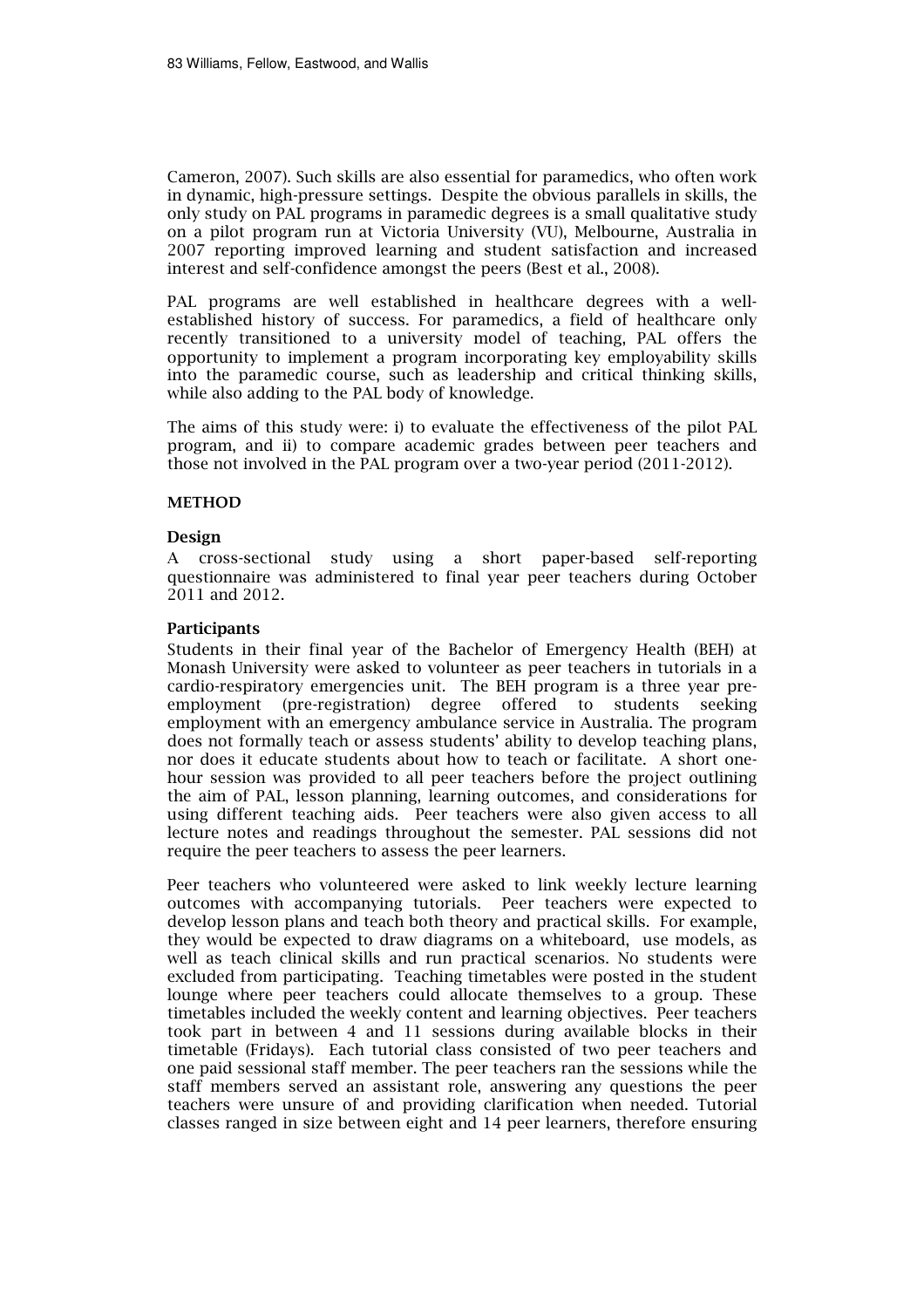excellent peer teacher to peer learner ratios. To maximise exposure and experience for peer teachers they were asked to rotate between groups each week allowing opportunities to teach new peer learners.

#### Instrumentation

The Clinical Teaching Preference Questionnaire originally developed and tested as a tool for evaluating the peer learning experience of first year nursing students (Iwasiw & Goldenberg, 1993), was adapted to evaluate the peer teaching experience of third year nursing students, producing the Peer Teaching Experience Questionnaire (PTEQ) (McKenna & French, 2011). The PTEQ consists of 14 statements using a 5-point Likert response format. This study modified the PTEQ to reflect its use for paramedic rather than nursing students. This was simply changing "nursing" to "paramedics" and only involved three items. No other wording or items were modified. An openended question was also offered to participants to provide feedback on their attitudes and perceptions towards their PAL experiences. Comparison of clinical examination grades (final clinical unit of study) was also carried out between final year peer teachers involved in the PAL program and those final year students not involved in the PAL program. This comparison was undertaken in an attempt to examine whether participation in PAL had any effect on academic performance.

#### Ethics

Ethics approval was granted by the Monash University Human Research Ethics Committee. Peer teachers were invited to complete the PTEQ by a nonteaching staff member at the conclusion of a tutorial. Participants were provided with an explanatory statement detailing that their participation was voluntary.

#### Procedures

At the conclusion of the final tutorial, the peer teachers were invited to complete the PTEQ on a voluntary basis. The peer teachers were informed that their responses were anonymous. The questionnaires took students approximately 10 minutes to complete and consent was implied by completion and submission of the questionnaire. No follow-ups were undertaken. A review of clinical examination grades was also undertaken of peer teachers and a random selection of final year students' grades not involved in the PAL program. The comparison with a random selection of students was undertaken in an attempt to overcome the self-selection bias of the PAL program.

#### Data Analysis

Quantitative data was analysed using Statistical Package for the Social Sciences (SPSS, SPSS Inc., Chicago), investigating mean and standard deviations for each statement. Descriptive statistics, including means and standard deviations (SD), were used to summarise the demographic data. To examine if final examination scores would be different between peer teachers and non-peer teachers, an independent samples t-test was also performed. All tests were two tailed unless otherwise stated with the results considered statistically significant if the  $p$  value was less than .05.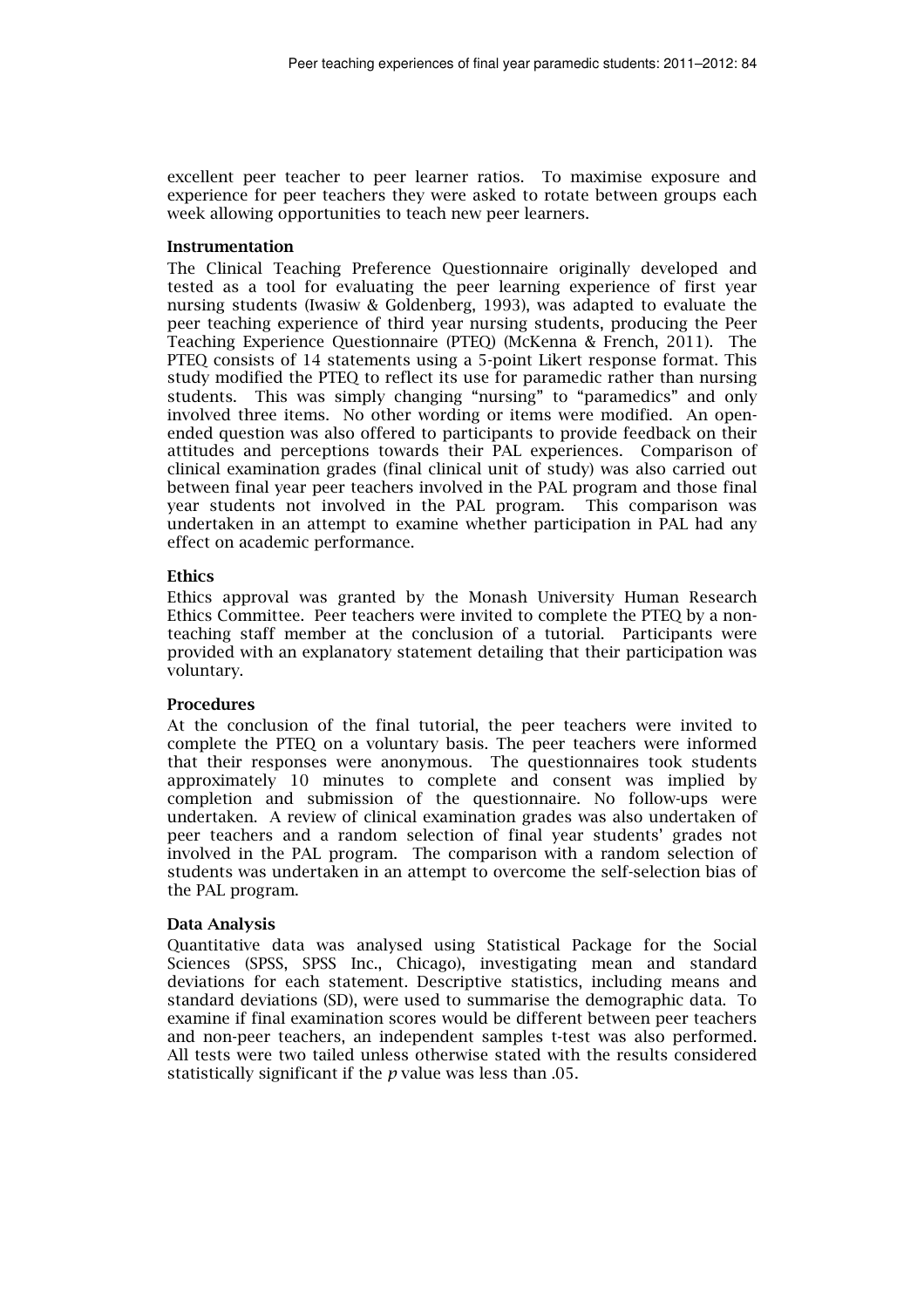#### RESULTS

#### Demographic data

Of the 214 eligible third year students, 41 (23 in 2011, and 28 in 2012) participated in this study (see Table 1). Of the peer teachers in this study, 82.9% had previous experience with being a student within a PAL setting, whilst 31.7% had previously acted in a peer teacher role. Eight in ten (82.9%) of respondents reported experience of being taught by peers while 31.7% reported experience of teaching peers. Around half of the respondents (51.2%) reported having undertaken previous studies at a tertiary level; however, there were differences between the 2011 and 2012 cohorts, with 39.1% reporting previous tertiary studies in 2011 compared with 66.7% in 2012. The majority of participants were under 25 years of age (73.2%).

In 2011, 65.2% of respondents were aged 17-21 years, 65.2% were female and 39.1% had undertaken previous tertiary study. In 2012, 50% of respondents were aged 22-25 years, 61.1% were female, and 66.7% had undertaken previous tertiary study.

|                                         |           | 2011           |      | 2012 |      | All |      |
|-----------------------------------------|-----------|----------------|------|------|------|-----|------|
|                                         |           | n              | %    | n    | %    | n   | ℅    |
| Age                                     | $<$ 22yrs | 15             | 65.2 | 3    | 16.7 | 18  | 43.9 |
|                                         | 22-25yrs  | 3              | 13.0 | 9    | 50.0 | 12  | 29.3 |
|                                         | 26-30yrs  | $\overline{2}$ | 8.7  | 5    | 27.8 | 7   | 17.1 |
|                                         | 31-35yrs  | 2              | 8.7  | 0    | 0.0  | 2   | 4.9  |
|                                         | $>36$ yrs | 1              | 4.3  | 1    | 5.6  | 2   | 4.9  |
| Gender                                  | Female    | 15             | 65.2 | 11   | 61.1 | 26  | 63.4 |
|                                         | Male      | 8              | 34.8 | 7    | 38.9 | 15  | 36.6 |
| Previous studies at<br>tertiary level?  | Yes       | 9              | 39.1 | 12   | 66.7 | 21  | 51.2 |
|                                         | No        | 14             | 60.9 | 6    | 33.3 | 20  | 48.8 |
| Experience of being<br>taught by peers? | Yes       | 20             | 87.0 | 14   | 77.8 | 34  | 82.9 |
|                                         | No        | 3              | 13.0 | 4    | 22.2 | 7   | 17.1 |
| Experience of teaching<br>peers?        | Yes       | 7              | 30.4 | 6    | 33.3 | 13  | 31.7 |
|                                         | <b>No</b> | 16             | 69.6 | 12   | 66.7 | 28  | 68.3 |

#### Table 1 Participant demographics

#### Peer teaching experience

The peer teacher responses were overwhelmingly positive, as indicated in Table 2. Students strongly agreed with the importance of teaching in the role of paramedics ( $M = 4.71$ ,  $SD = 0.46$ ) and their responsibility to teach ( $M =$ 4.41,  $SD = 0.89$ ). Students also agreed that their peer teaching experience increased their knowledge and skills ( $M = 4.17$ ,  $SD = 0.77$ ), was personally rewarding ( $M = 4.54$ ,  $SD = 0.67$ ), and was of direct benefit to their graduate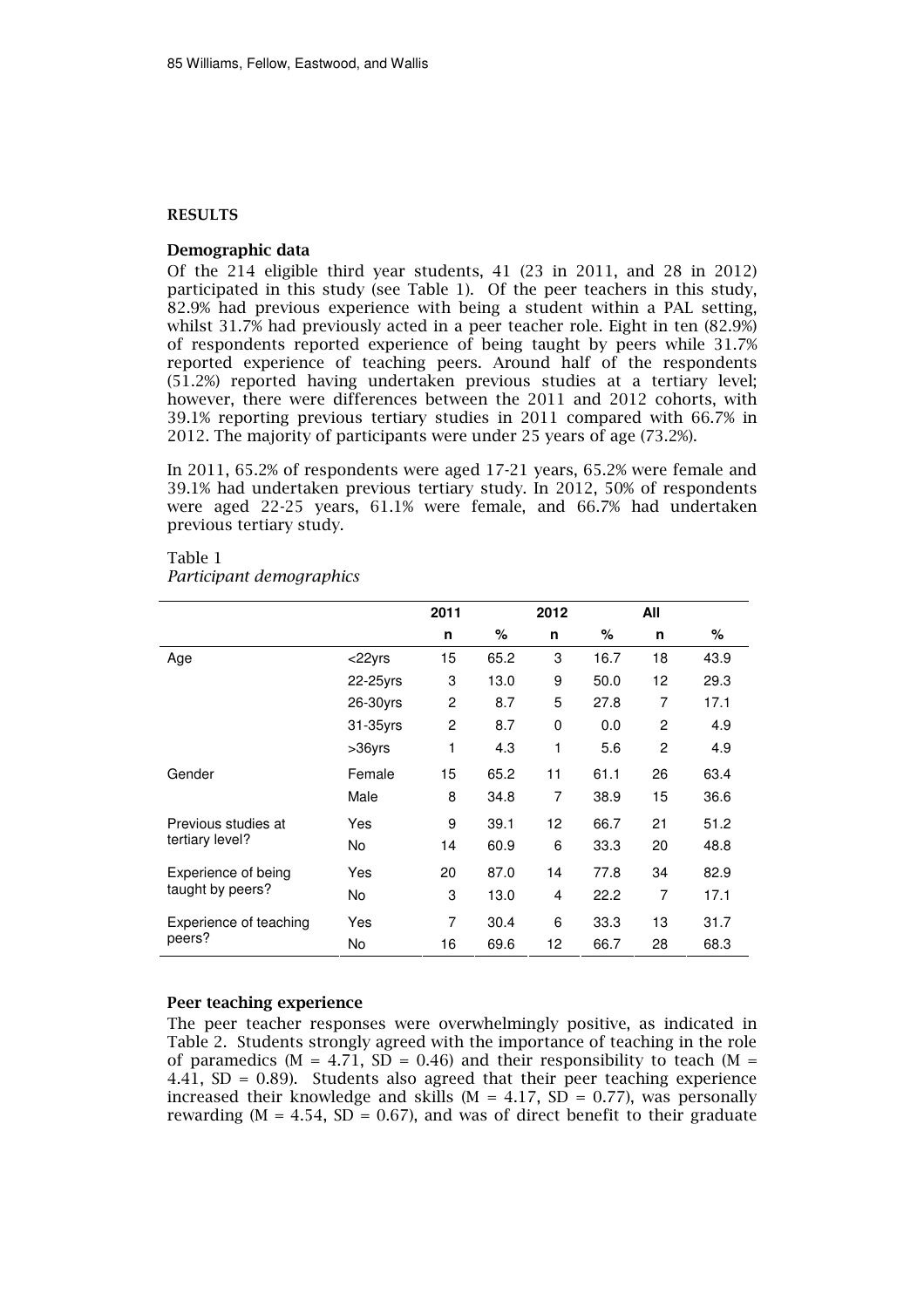paramedic role ( $M = 4.51$ , SD = 0.60). In carrying out the task, responses from students were mixed. Students reported varying levels of initial apprehension about the unit's peer teaching requirement ( $M = 2.95$ , SD = 1.24) and varying levels of comfort with assessing the performance of junior students ( $M =$ 2.76, SD = 1.33). However, students strongly agreed they felt comfortable teaching the junior students ( $M = 4.10$ , SD = 0.83). Overall, students strongly agreed that they enjoyed the experience and would like more opportunities for peer teaching in the curriculum  $(M = 4.59, SD = 0.59)$ .

Table 2

Peer Teaching Experience Ouestionnaire (PTEO)  $(n = 41)$ 

|                                                                                    | <b>Mean</b> | <b>SD</b> |
|------------------------------------------------------------------------------------|-------------|-----------|
| Teaching is an important role for paramedics                                       |             | 0.46      |
| What I have learnt in this unit will help with my graduate paramedic role          | 4.51        | 0.60      |
| The peer teaching experience was time and effort well spent                        | 4.61        | 0.59      |
| The peer teaching experience was personally rewarding                              | 4.54        | 0.67      |
| I now understand the principles underpinning teaching and learning                 | 3.95        | 0.77      |
| I was initially apprehensive about the peer teaching requirement in the<br>unit    | 2.95        | 1.24      |
| I felt comfortable teaching the junior students                                    | 4.10        | 0.83      |
| I have developed basic skills for teaching basic clinical skills                   | 4.17        | 0.77      |
| The peer teaching experience allowed me to reflect on my own<br>previous learning  | 4.68        | 0.47      |
| I enjoyed working with the junior students                                         | 4.71        | 0.46      |
| I felt uncomfortable assessing the junior students' skills                         | 2.76        | 1.33      |
| I would be more confident teaching a clinical skill after this experience          | 4.34        | 0.88      |
| There should be more opportunities for peer teaching in the curriculum             | 4.59        | 0.59      |
| Paramedics have a professional responsibility to teach students and<br>their peers | 4.41        | 0.89      |

#### Comparison of clinical exam scores

The mean final year clinical examination results of peer teachers  $(n = 41)$ were compared to that of a random selection of students not involved in the PAL pilot study  $(n = 41)$ . In both 2011 and 2012, students who participated in the PAL project as peer teachers obtained higher clinical marks on their final clinical examination than their non-PAL counterparts (2011 76.5% vs. 71.0%,  $p < .001$ , and 2012, 75.2% vs. 72.7%,  $p < .001$ ).

#### Qualitative results

Qualitative data collected were grouped in themes and compared between two coders (authors BW and HF) for consistency. Feedback from the students supports the statistical findings with overall themes of a positive experience, improved knowledge, and interest in future PAL sessions.

Students commented on their experience:

Really great experience and I'm so glad I participated! (Student 1)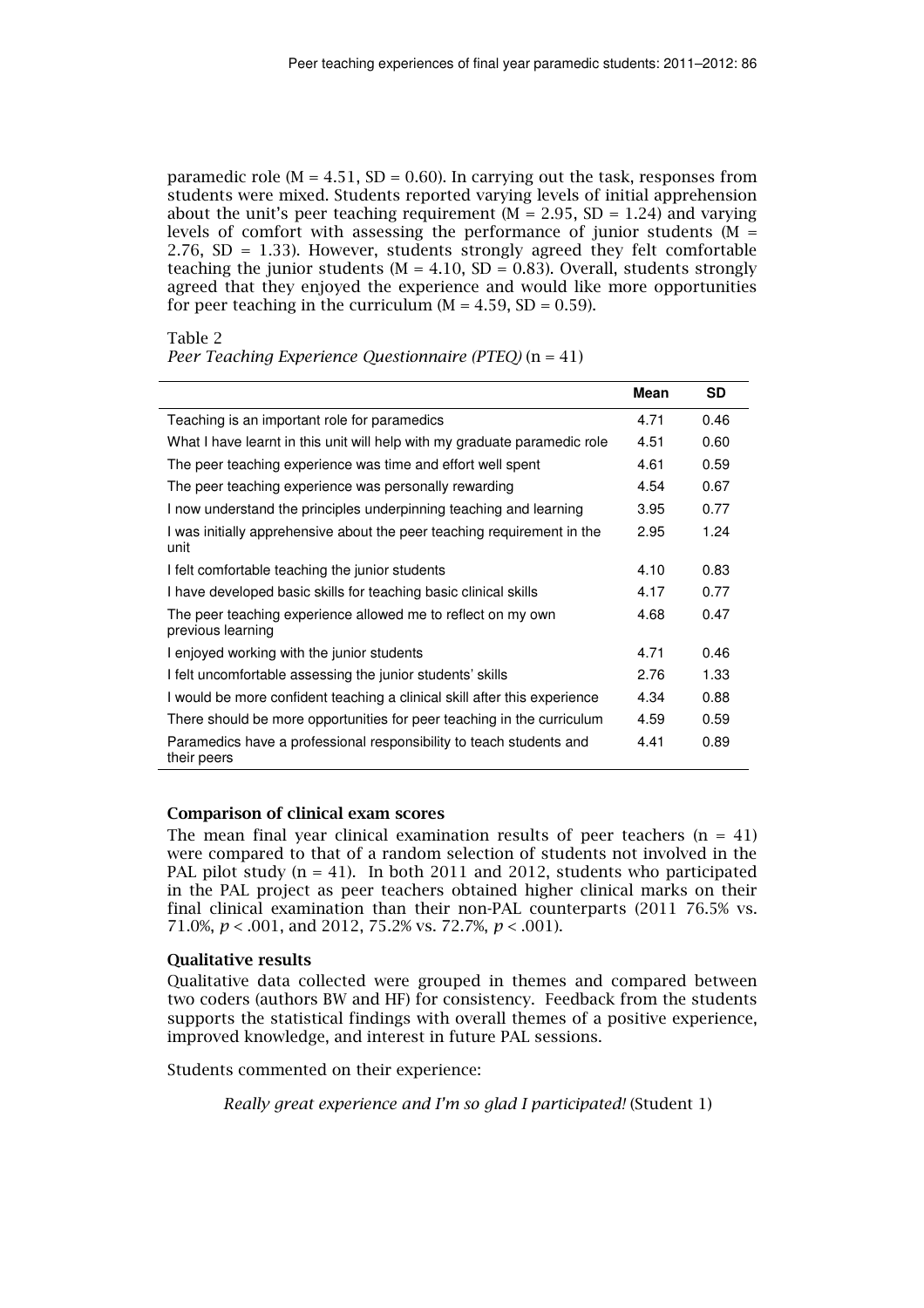Students made special note of how the teaching experience has helped them to consolidate their own skills and knowledge:

What a good opportunity to revise our own skills which had become a little rusty! (Student 3)

Helped clarify our own knowledge, especially where there have been changes in clinical procedure since we were in first year (Student 2)

The students commented on peer teaching, both during this trial and in the future:

Would have loved more time for each session. Feedback from students also suggests they would have liked more time too (Student 7)

Would be great to have more opportunities for peer teaching (Student 10)

Students' mixed levels of apprehension and mixed feelings on assessment were reflected in suggestions for more education on teaching prior to the peer teaching experience and more clarity on what was being taught in the sessions:

Some teaching education prior to sessions would be beneficial (Student 6)

More communication from lecturers… sessionals and students often knew what specific things we were to cover… info hadn't filtered through to us… (Student 9)

#### DISCUSSION

Results closely match those found in a study by McKenna and French (2011) and a qualitative study on paramedic students by Best et al. (2008). Whilst Best et al. focussed primarily on outcomes for students receiving mentorship, they also reported benefits of revitalised interest in work and an increase in self-confidence for peer mentors, matching the results from this study. These combined studies provide the paramedic discipline with early but positive findings for other researchers to explore and replicate.

Third year paramedic students strongly agreed that teaching was an important part of the paramedic role. The interpersonal and professional skills essential to healthcare professions have been noted as more complex to integrate into the curriculum (Ross, 2012; Willis, 2009). With the importance of non-clinical skills further highlighted by students in this study, PAL programs represent one option to assist students to develop competence in these areas (Beard et al., 2012; Ross & Cameron, 2007). These are promising results given the importance being placed on teaching and education in the ambulance industry. As highlighted previously, the function and role of paramedics continues to change in an attempt to adapt to the changing health care system. One of these changes is the prominence now being placed on paramedics being teachers/educators. We would argue that the earlier this change starts the better it can be achieved.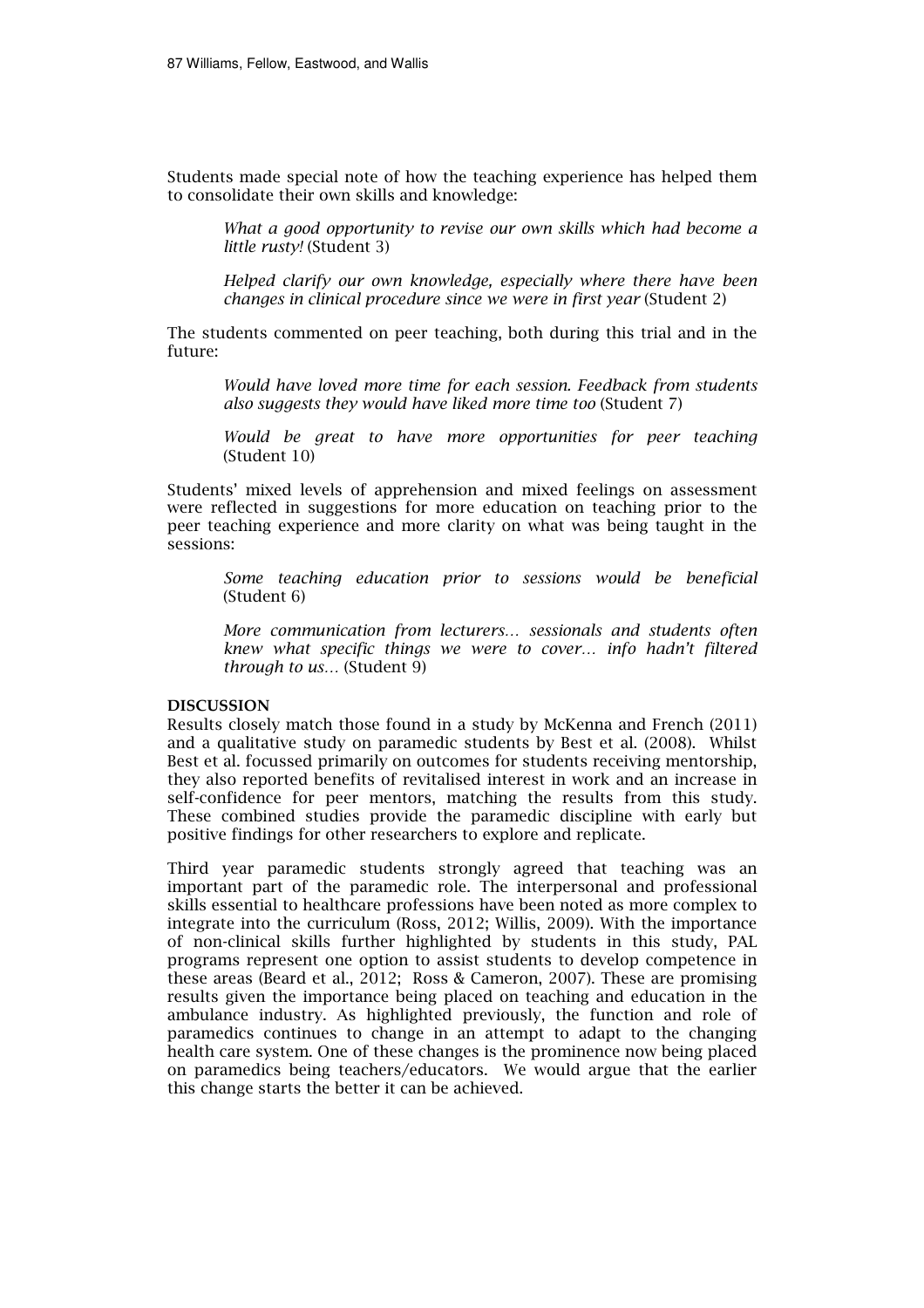Students reported many benefits from their experience of peer teaching, from personal enjoyment and growth through to increased skills and knowledge, all of which they saw as benefiting them as graduates. Many specific comments were made by students about how peer teaching had enhanced their own clinical skills. Theory supports such outcomes as PAL is seen as mutually beneficial since the ability to teach a skill inherently requires a deeper knowledge (Beard et al., 2012; Henning et al., 2008; Topping, 1996; Topping & Ehly, 2001). This is perhaps best described by the saying "to teach is to learn twice" (Ross & Cameron, 2007). Indeed, peer teachers involved in the PAL project obtained better scores on their clinical theoretical examination compared with their counterparts who were not involved. Better randomisation sample selection methodology for future research will help clarify this result. Additional work in educational psychology and some grounding in cognitive theory will also be very important for PAL and understanding why it can possibly lead to better academic performance.

While somewhat apprehensive prior to the commencement of teaching, students were comfortable teaching if not wholly comfortable in assessing junior students' performance. Open-ended statements suggested that the less positive responses were due, at least in part, to inadequate education on teaching prior to the peer teaching sessions and a lack of clarity on concepts being taught during sessions. These findings likely reflect that not enough time was given preparing peer teachers for their roles within tutorials. Attempts have now been put in place to increase the time, content, and clarity of these sessions. For example, we are currently using elements from the Peer Assisted Study Sessions (PASS) model as the basis for preparing peer teachers in a randomised interventional study. The PASS model has a strong focus on training for peer tutors (as they are termed in this model), with research suggesting it is this training which is responsible for the success and growth of PASS in universities (Outhred & Chester, 2010; Skalicky & Caney, 2010).

Inadequate training of peer teachers also has the potential to impact on PAL student experiences as a previous study indicated first year paramedic students' greatest concern regarding the program was feeling they were more likely to learn from instructors than peers (McLelland, McKenna, & French, 2013). Similar results were also seen in a study on PAL in athletic training where students preferred feedback from clinical instructors (Henning, Weidner, & Jones, 2006). PAL programs will only add benefit to both peer teachers and students if both the student and peer teacher feel comfortable that the quality of clinical teaching is maintained.

Results from this two-year study suggest that PAL has been a positive experience for final year peer teachers and has statistically shown to improve clinical scores compared with final year students not involved in the PAL project. These results provide the paramedic profession with important pedagogical and empirical data in exploring the benefits of PAL while also adding to its emerging body of knowledge in tertiary education. There is overwhelming support for peer teaching in all tertiary healthcare clinical education and this study adds paramedics to the growing list with positive quantitative evidence to support the inclusion of structured PAL programs (Burch, Guthrie, Kidd, Lewis, & Smiler, 2010; Secomb, 2008).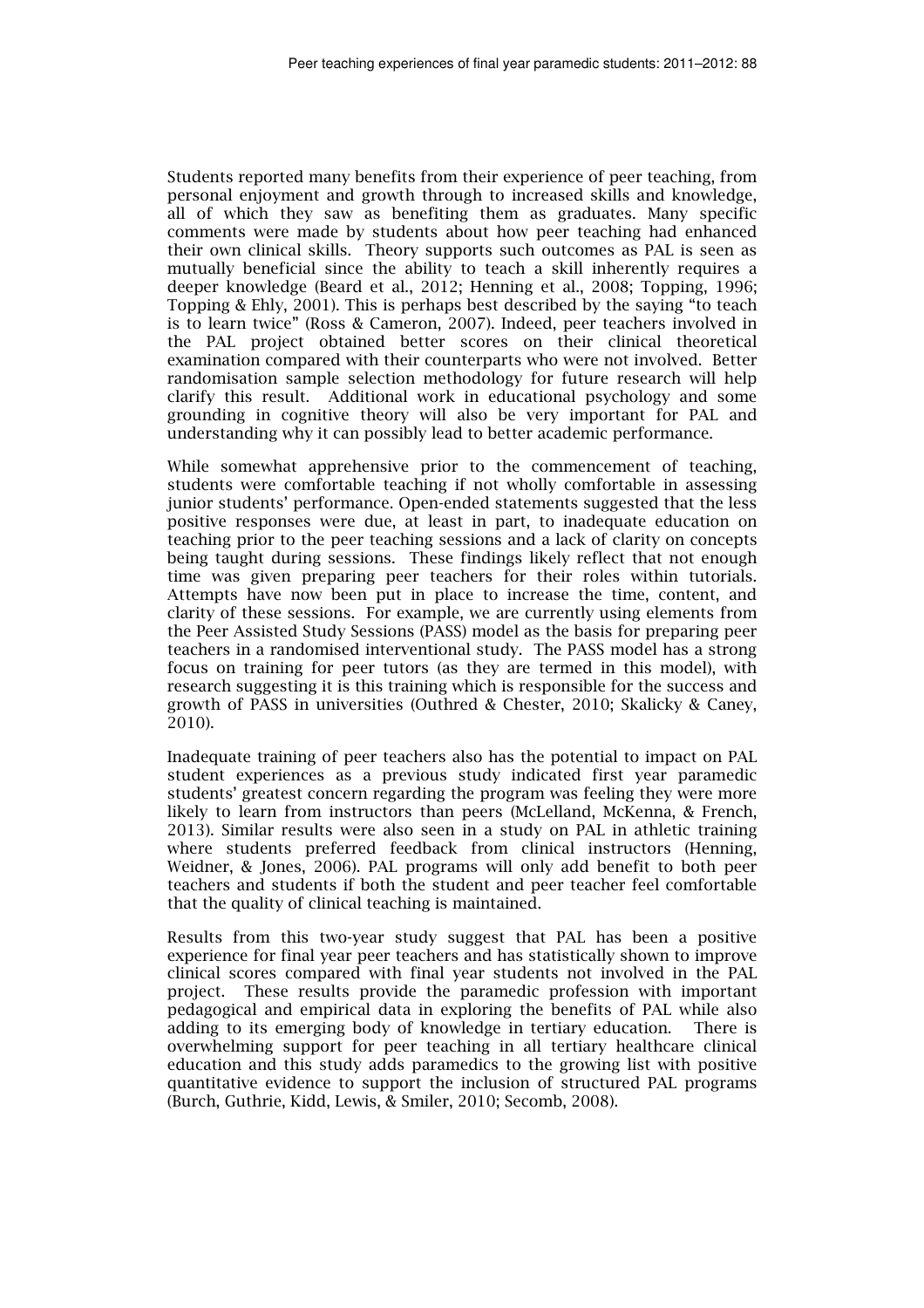#### Limitations

This study has a small sample size with data only collected from students at one campus at one university in Australia. All data collected was selfreported from two groups of students over two years. As a result, any generalisations to paramedic students in general are limited and the longterm benefits of a PAL program are unknown. Hammond et al. (2010) also cautioned against what they termed the "positivist" approach that peer learning research has taken recently where student performance is the focus and PAL the independent variable. If, as is the case in this study, students self-selected into the PAL program, they were potentially more likely to already have a positive view of PAL and be higher achieving students, thus the positive outcomes of this study cannot necessarily be wholly attributed to the success of the program (Hammond et al., 2010). Finally, while students involved in the PAL project obtained higher scores on their final clinical examinations, these findings are limited given the issues surrounding selfselection bias. Greater attention needs to be given to sample selection and research design to overcome this methodological shortcoming in further research.

#### **CONCLUSION**

This study of a pilot PAL program in one tertiary paramedic course suggests there is great potential for PAL to have wide-ranging benefits for paramedic students, such as the acquisition of non-clinical skills and improvement in academic grades. Students agreed on the importance of education and leadership as core skills for paramedics and reported many benefits from their participation. Inadequate preparation, insufficient information on curriculum, and no education prior to peer teaching sessions resulted in student apprehension; however, all are easily rectified in any further iterations of the program. However, the overwhelmingly positive response and background literature indicate that the PAL program should be implemented on a larger scale.

#### REFERENCES

- Beard, J. H., O'Sullivan, P., Palmer, B. J. A., Qiu, M., & Kim, E. H. (2012). Peer assisted learning in surgical skills laboratory training: A pilot study. Medical Teacher, 34(11), 957-959. doi:10.3109/0142159X.2012.706340
- Best, G., Hajzler, D., Ivanov, T., & Limon, J. (2008). Peer Mentoring as a strategy to improve paramedic students' clinical skills. Journal of Peer Learning, 1(1), 13-25.
- Boud, D. (2001). Introduction: Making the move to peer learning. In D. Boud, R. Cohen, & J. Sampson (Eds.), Peer learning in higher education: Learning from and with each other. London, England: Kogan Page.
- Boud, D., Cohen, R., & Sampson, J. (1999). Peer learning and assessment. Assessment in Higher Education, 24(4), 413-426. doi:10.1080/0260293990240405
- Burch, C., Guthrie, P., Kidd, M., Lewis, C., & Smiler, P. (2010). Near-peer learning in clinical education: A systematic review. Focus on Health Professional Education: A Multi-Disciplinary Journal, 11(3), 1-21.
- Hammond, J. A., Bithell, C. P., Jones, L., & Bidgood, P. (2010). A first year experience of student-directed peer-assisted learning. Active Learning in Higher Education, 11(3), 201-212. doi:10.1177/1469787410379683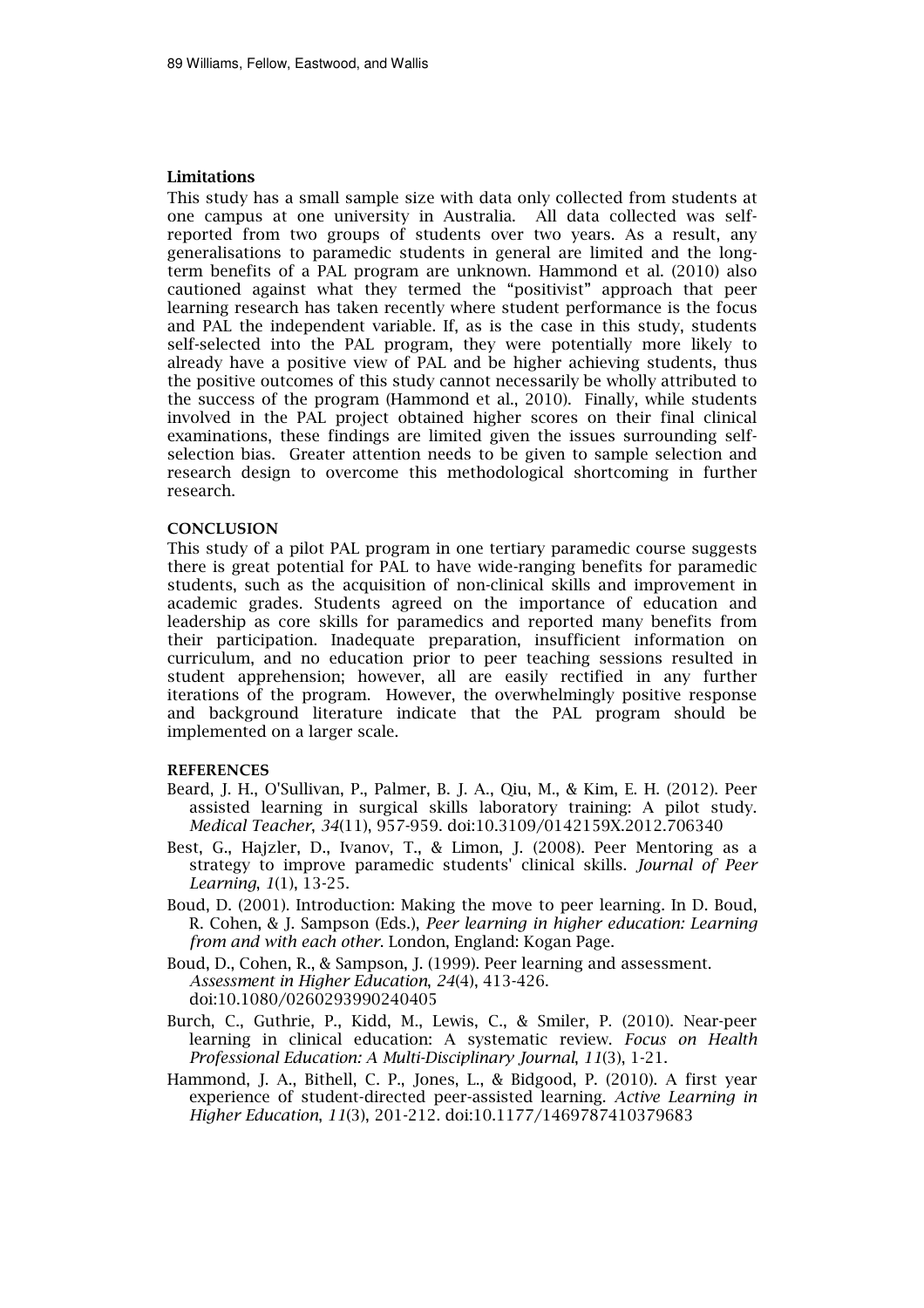- Henning, J. M., Weidner, T. G., & Jones, J. (2006). Peer-assisted learning in the athletic training clinical setting. Journal of Athletic Training, 41(1), 102- 108.
- Henning, J. M., Weidner, T. G., & Marty, M. C. (2008). Peer assisted learning in clinical education: Literature review. Athletic Training Education Journal, 3(3), 84-90.
- Iwasiw, C. L., & Goldenberg, D. (1993). Peer teaching among nursing students in the clinical area: Effects on student learning. Journal of Advanced Nursing, 18(4), 659-668.
- Loke, A. J. T. Y., & Chow, F. L. W. (2007). Learning partnership—the experience of peer tutoring among nursing students: A qualitative study. International Journal of Nursing Studies, 44(2), 237-244.

doi:10.1016/j.ijnurstu.2005.11.028

- McKenna, L., & French, J. (2011). A step ahead: Teaching undergraduate students to be peer teachers. Nurse Education in Practice, 11(2), 141-145. doi:10.1016/j.nepr.2010.10.0 03
- McLelland, G., McKenna, L., & French, J. (2013). Crossing professional barriers with peer-assisted learning: Undergraduate midwifery students teaching undergraduate paramedic students. Nurse Education Today, 33(7), 724- 728. doi:10.1016/j.nedt.2012.10.016
- Nestel, D., & Kidd, J. (2005). Peer assisted learning in patient-centred interviewing: The impact on student tutors. Medical Teacher, 27(5), 439- 444. doi:10.1080/01421590500086813
- Outhred, T., & Chester, A. (2010). The experience of class tutors in a peer tutoring programme: A novel theoretical framework. Journal of Peer Learning, 3(1), 12-23.
- Ross, L. (2012). Interpersonal skills education for undergraduate nurses and paramedics. Journal of Paramedic Practice, 4(11), 655-661.
- Ross, M. T., & Cameron, H. S. (2007). Peer assisted learning: A planning and implementation framework: AMEE Guide no. 30. Medical Teacher, 29(6), 527-545. doi:10.1080/01421590701665886
- Secomb, J. (2008). A systematic review of peer teaching and learning in clinical education. Journal of Clinical Nursing, 17(6), 703-716. doi:10.1111/j.1365-2702.2007.01954.x
- Skalicky, J., & Caney, A. (2010). PASS student leader and mentor roles: A tertiary leadership pathway. Journal of Peer Learning, 3(1), 24-37.
- ten Cate, O., van de Vorst, I., & van den Broek, S. (2012). Academic achievement of students tutored by near-peers. International Journal of Medical Education, 3, 6-13. doi:10.5116/ijme.4f0c.9ed2
- Tokuhama-Espinosa, T. (2011). Mind, brain, and education science: A comprehensive guide to the new brain-based teaching. New York, NY: W.W. Norton and Company.
- Topping, K. J. (1996). The effectiveness of peer tutoring in further and higher education: A typology and review of the literature. Higher Education, 32(3), 321-345.
- Topping, K. J., & Ehly, S. W. (1998). Peer-assisted learning. Mahwah, NJ: Lawrence Erlbaum.
- Topping, K. J., & Ehly, S. W. (2001). Peer assisted learning: A framework for consultation. Journal of Educational and Psychological Consultation, 12(2), 113-132.